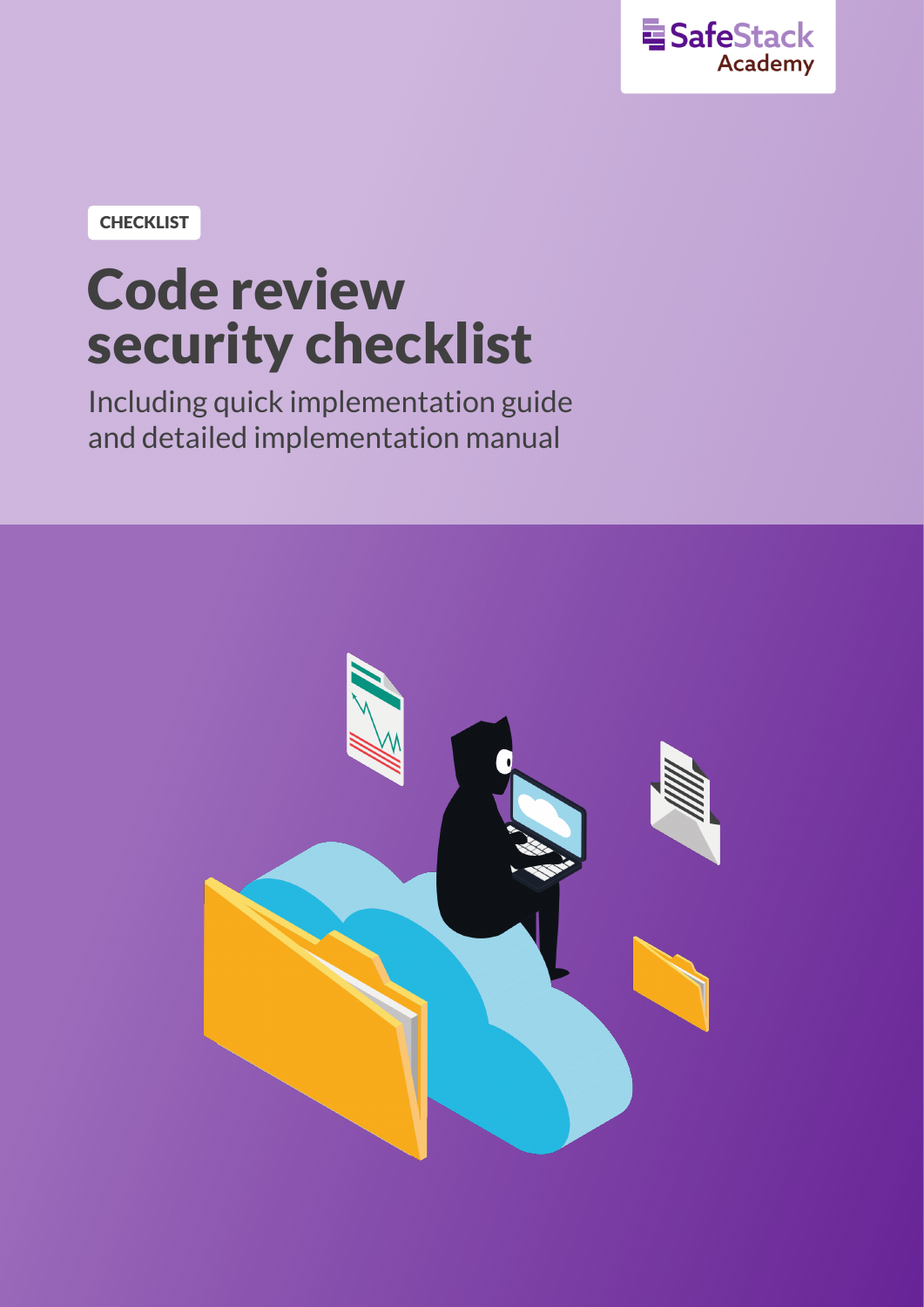

## Quick implementation guide

## **Purpose**

This checklist is designed to help you improve your code review culture by consistently applying secure coding prac�ces. It's not intended as a standalone teaching tool, an accountability mechanism, or as a complete guide to secure development.

## **How to run the checklist**

The checklist has three phases: before code is pushed, during the code review, and before the code review is marked complete. You can include the checklist itself as a template in a code review request, with the review tools configured to require its completion. It may still be helpful to have physical copies visible around your teams' workstations.

The first phase happens before the original author shares their code with the team. It consists of the author verifying they haven't included any real passwords, keys, tokens, or other secrets in their code.

The next phase happens during review and each item may be completed by any of the reviewers besides the original author. The reviewers confirm the right people have been engaged and that they all understand the intended change.

They then check for the presence of debug code, the handling of untrusted data and response information, the correct use of tools, and that there's sufficient log and test coverage.

Finally, if the code review has raised risks beyond the scope of the review to fix, the reviewers raise the risk to their team and make sure it's logged somewhere it will be reviewed. Any of the reviewers can do this.

## **Modifying the checklist**

Though teams should modify the checklist to suit their needs, they shouldn't remove safety steps because they're unable or unwilling to perform them. The entire team should be involved in decisions to modify the checklist, and the modified checklist should be tested on a single system to check it works as intended. Any changes should result in a checklist that's **focused, brief, actionable, collaborative, tested, and integrated.**

## **Introducing the checklist**

Identify a core group of people who are enthusiastic about improving their code review culture. Start with a single system and expand incrementally. Iden�fy key quality metrics and measure them. Integrate the checklist directly into your build-test-release workflow.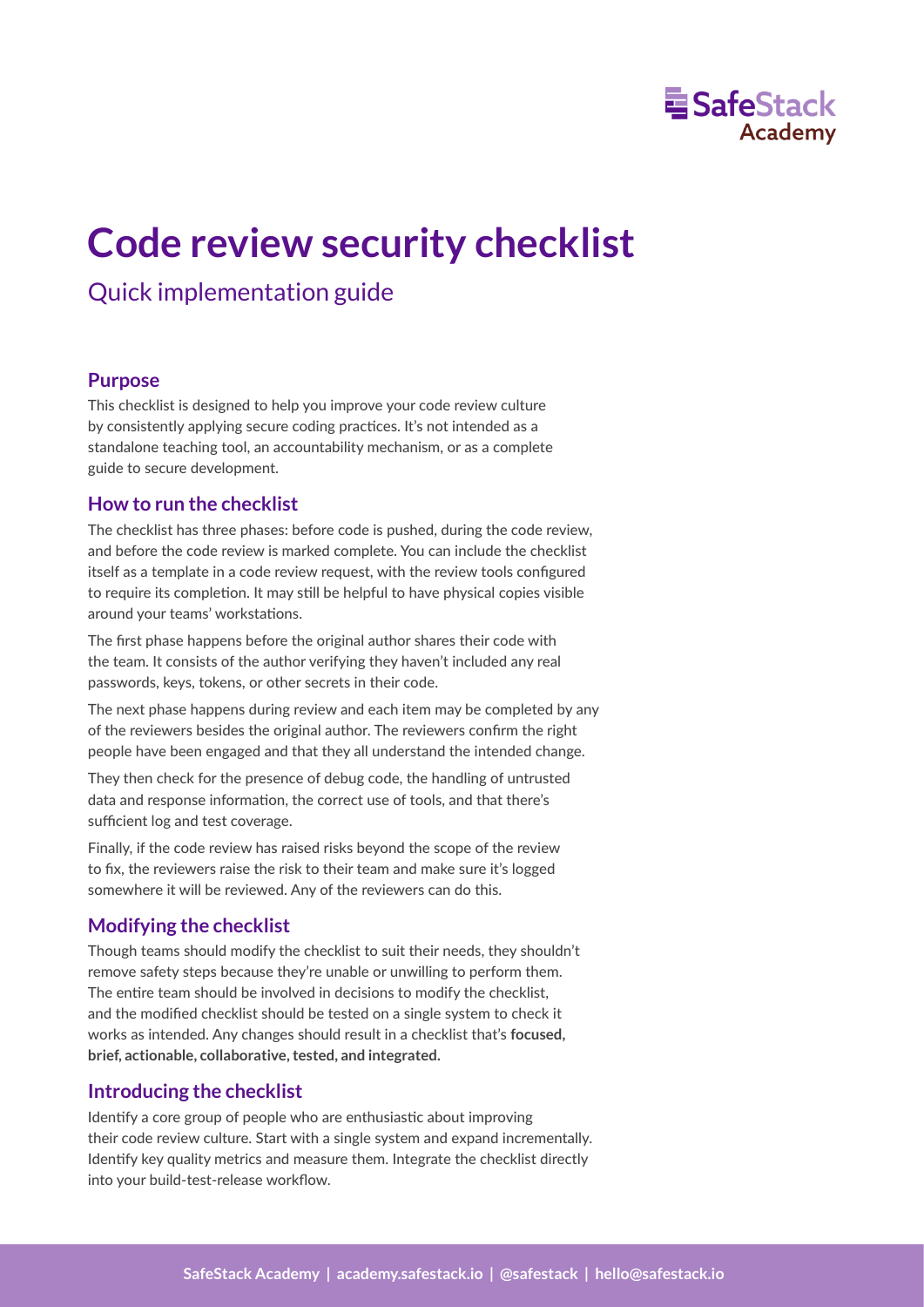

| Before pushing code to the team repository                                          |                                                                                                                                                                                               |
|-------------------------------------------------------------------------------------|-----------------------------------------------------------------------------------------------------------------------------------------------------------------------------------------------|
| Have all secrets been removed from the committed code?                              | Yes                                                                                                                                                                                           |
| During the code review (with author, reviewers, testers)                            |                                                                                                                                                                                               |
| Have the right people been engaged to review the code?                              | Yes                                                                                                                                                                                           |
| Is the purpose of the change stated and understood<br>by the reviewers?             | Yes                                                                                                                                                                                           |
| Is there debug functionality in the code?                                           | <b>No</b><br>Yes, and it can only run in test environments                                                                                                                                    |
| What's the status of user-supplied data?                                            | Validated before it's used or stored<br>Escaped when it's passed to an interpreter                                                                                                            |
| How are log entries set up?                                                         | They cover all key events and states<br>They include enough information to<br>uniquely identify the event<br>They exclude secrets and customers'<br>personally identifiable information (PII) |
| What's been considered for frameworks, libraries,<br>tools, and other dependencies? | They're being used effectively<br>New dependencies have been vetted<br>They're up-to-date                                                                                                     |
| How are response messages set up?                                                   | They use appropriate status codes<br>They exclude information that should<br>remain internal to the system<br>They limit information to the correct level<br>of authorization                 |
| What's been considered for testing?                                                 | Test coverage is sufficient<br>Misuse cases are represented                                                                                                                                   |
| Before completing the code review                                                   |                                                                                                                                                                                               |
| Have unresolved risks been raised and documented?                                   | Yes                                                                                                                                                                                           |

**SafeStack Academy doesn't intend this checklist to be comprehensive, and we encourage additions and modifications to fit your practice.** This work is licensed under the Creative Commons Attribution-ShareAlike 4.0 International License. To view a copy of this license, visit https://creativecommons.org/licenses/by-sa/4.0/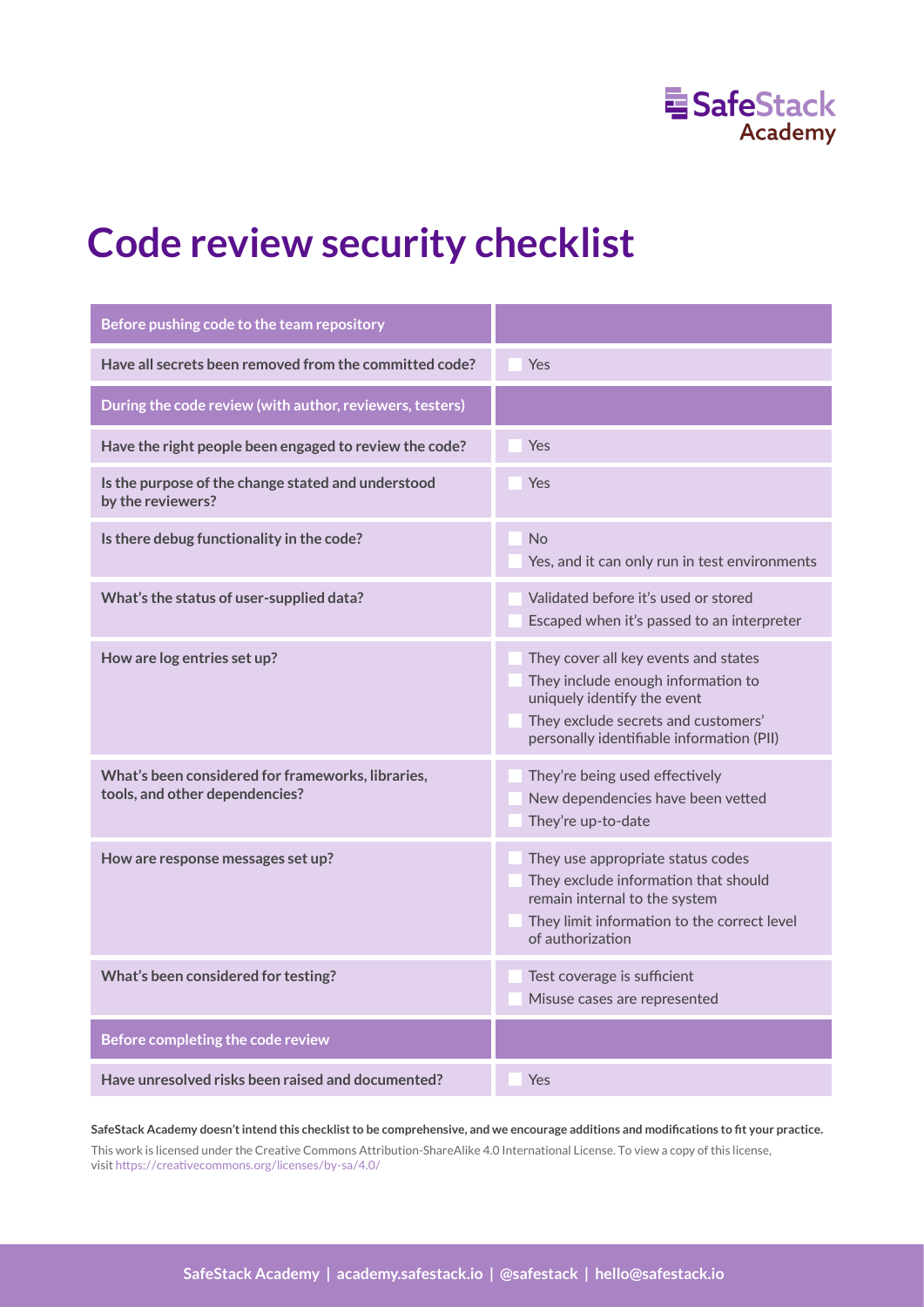Detailed implementation manual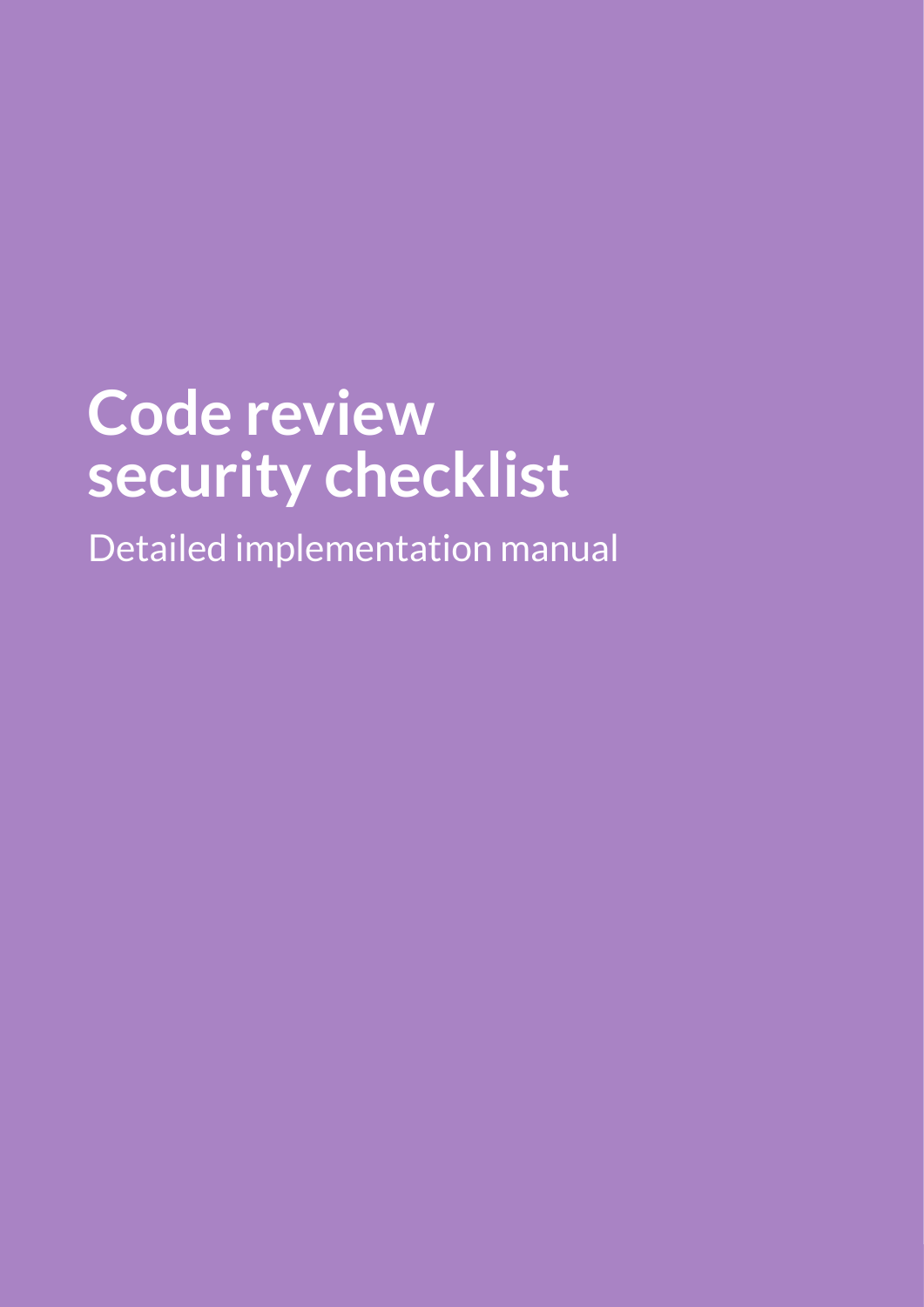

## Detailed implementation manual | Page 1

## **Introduction**

This checklist was created to improve security culture in software development teams and help them consistently check their code for common security risks.

We made it because the earlier vulnerabilities are discovered, the cheaper and easier they are to fix  $-$  so the more we can do to support this, the better.

We intend for this checklist to be used as part of a software team's code review process. Our hope is that it will improve teams' overall security posture and the quality of the code they release.

## **How to use this manual**

The "reviewing team" is understood to include the original author, a primary reviewer who approves the change, testers, business analysts, and any secondary reviewers that are tagged in. Everyone in the reviewing team plays a role in enabling safe code reviews.

This manual provides guidance on using the checklist, suggestions for implementation, and explanations of each entry. Teams should adapt the checklist to their own circumstances. Each check has been included based on our expert opinion that its inclusion will reduce the likelihood of security risks and that it is unlikely to introduce risk to a system or add unmanageable cost.

The ultimate goal of this checklist is to prompt a security mindset at code review time, making it safer and easier for everyone to discuss possible security issues in code.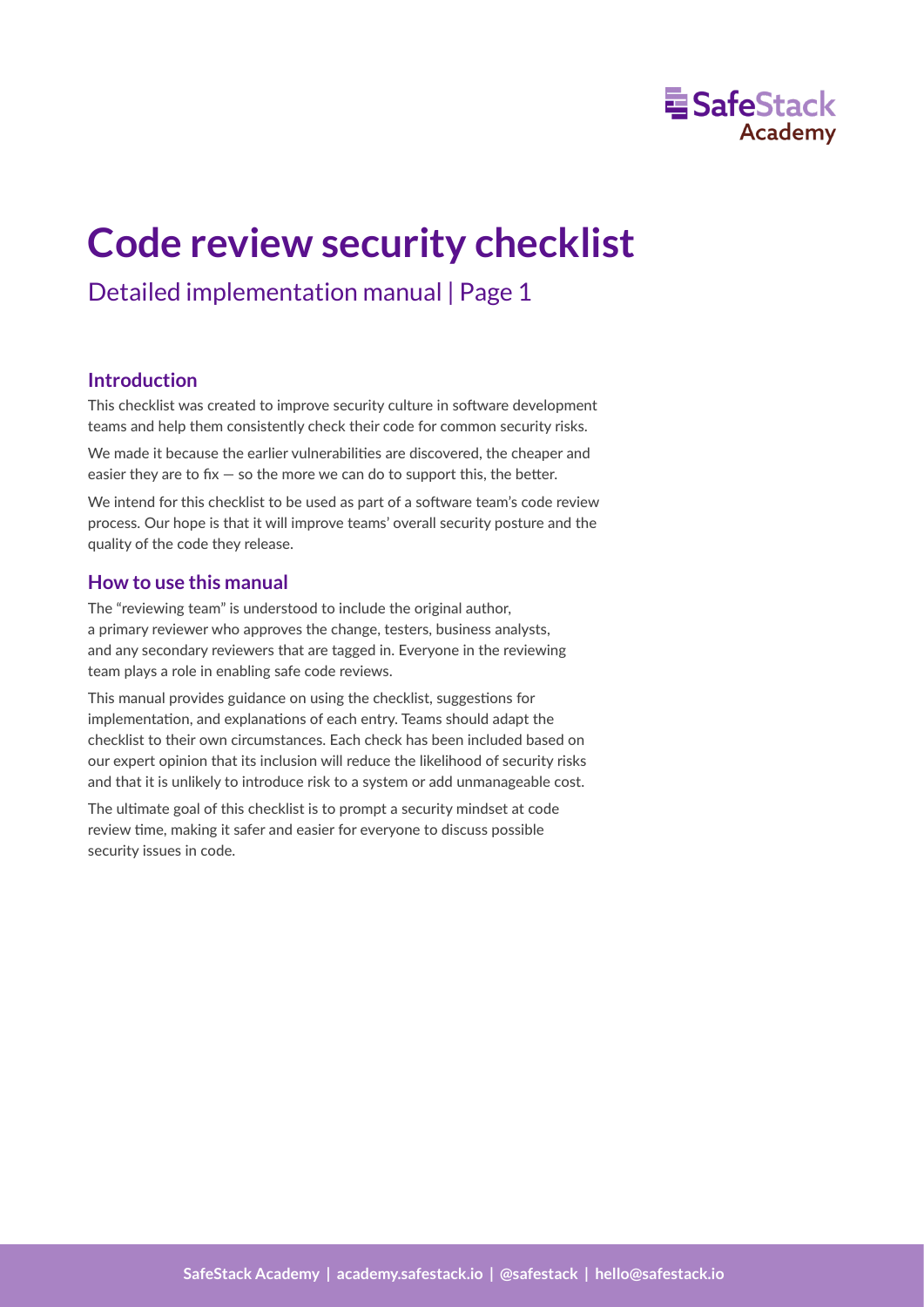

## Detailed implementation manual | Page 2

## **How to run the checklist**

## **Before pushing code to the team repository**

These checks are done by the author of the change before any code is pushed to a shared area. If continuously integrating, that may mean performing this check with every push.

### **Have all secrets been removed from the committed code?**

Once code has been shared, it's annoying and error-prone to remove passwords, keys, cer�ficates, and other secrets from a branch of commits. It can also be difficult to review, as a secret might have been added in an early commit and removed in a subsequent one.

Secrets that do make it into a shared repository should be replaced. It may be possible to automatically catch some secrets (for example, by searching for variables named "password") but only the author can really confirm they haven't included sensitive information.

Tests may contain secrets only if they are set and consumed by the tests themselves. A couple of useful tips are to aim for generated secrets rather than hand-created ones, and to clearly mark fake secrets as such to make reviewing easier.

### **During the code review**

These checks are done during the review of the code by the primary reviewer. The goal is to confirm safety before merging into a shared branch.

### **Have the right people been engaged to review the code?**

Choosing an effective group of reviewers can be tough as the team needs to balance their workload with the desire to have everyone's eyes on changes. Aim for two to three reviewers for most changes, and tag in additional people when the change meets the following requirements.

- It involves deeper knowledge of the system
- It interacts with another team's system
- It could benefit from other specialised knowledge for example, subject matter experts or security experts for changes to authentication or authorisation components
- It's considered risky or tricky.

Consider including people who are expected to test the change, and folks less familiar with the system who can ask outsider questions.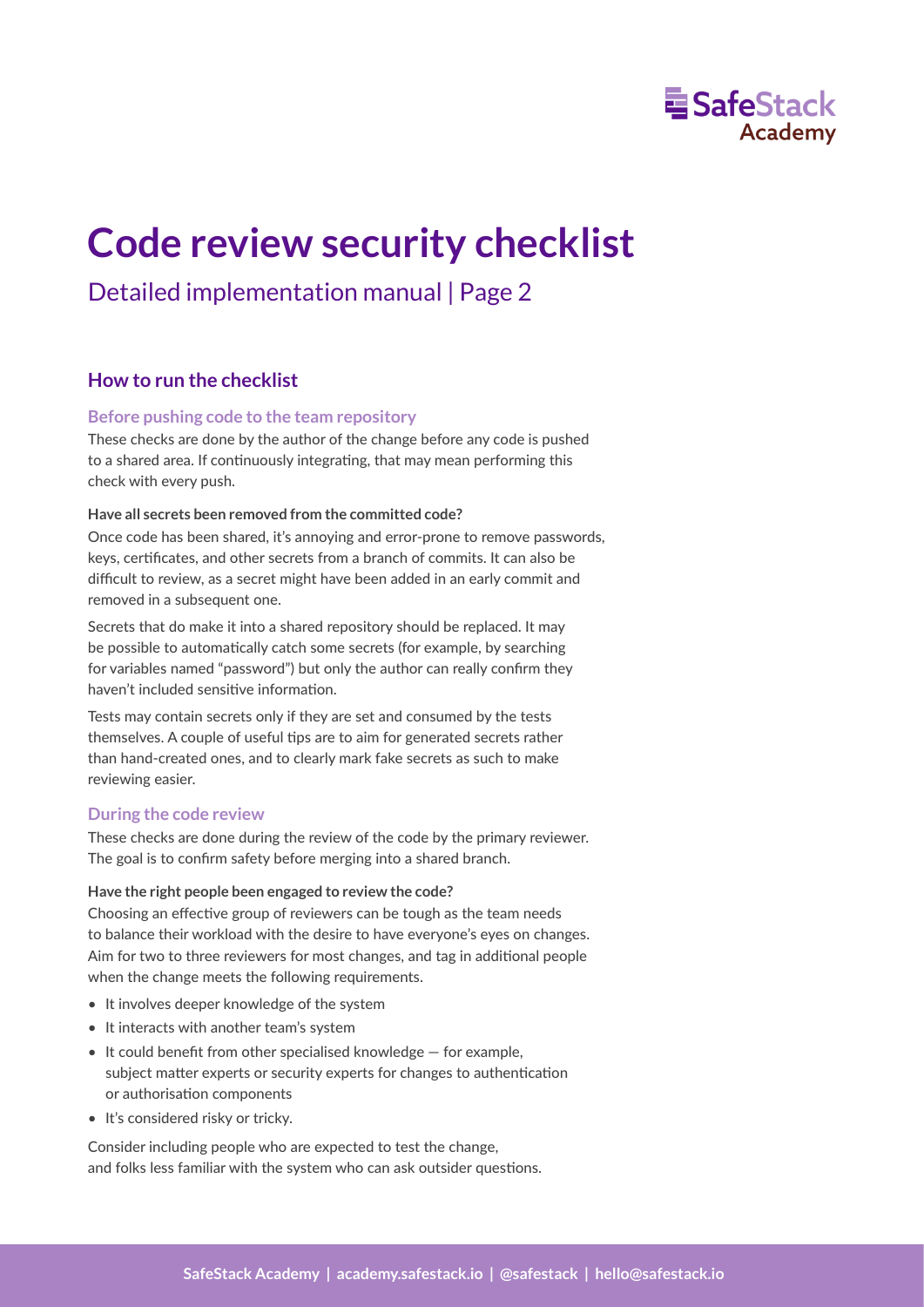

## Detailed implementation manual | Page 3

### **Is the purpose of the change stated and understood by the reviewers?**

Everyone on the reviewing team should have a clear grasp of what the change is trying to do. Teams with issue tracking systems should require all proposed changes to reference the related issue and vice versa. The one irreplaceable feature of manual code reviews is judgement: does this change do what is intended?

Be on the lookout for functionality that isn't related to the core purpose. While a refactor that enables the change is fine, additional changes and fixes should have their own review. At the very least, they should be highlighted in the change's summary.

### **Is there debug functionality in the code?**

Sometimes we write code that makes our system easier to debug by emitting extra information or enabling actions outside of the normal workflow. It's easy to [forget to remove this code](https://www.cvedetails.com/cwe-details/489/Leftover-Debug-Code.html) before pushing it into production. Always remove debug code if possible. If debug code is needed it must be guarded to prevent it running outside of specific test environments, and this check should [fail closed.](https://en.wikipedia.org/wiki/Fail-safe) Consider writing tests that confirm this.

### **What's the status of user-supplied data?**

## **Is it validated before it is used or stored? Is it escaped to suit the context in which it is interpreted?**

Injection attacks [remain an evergreen threat](https://owasp.org/Top10/A03_2021-Injection/) wherever data is passed to an interpreter — for example, browsers, database query engines, or shells. Any untrusted data should be validated on receipt and be escaped before being used in an interpreter.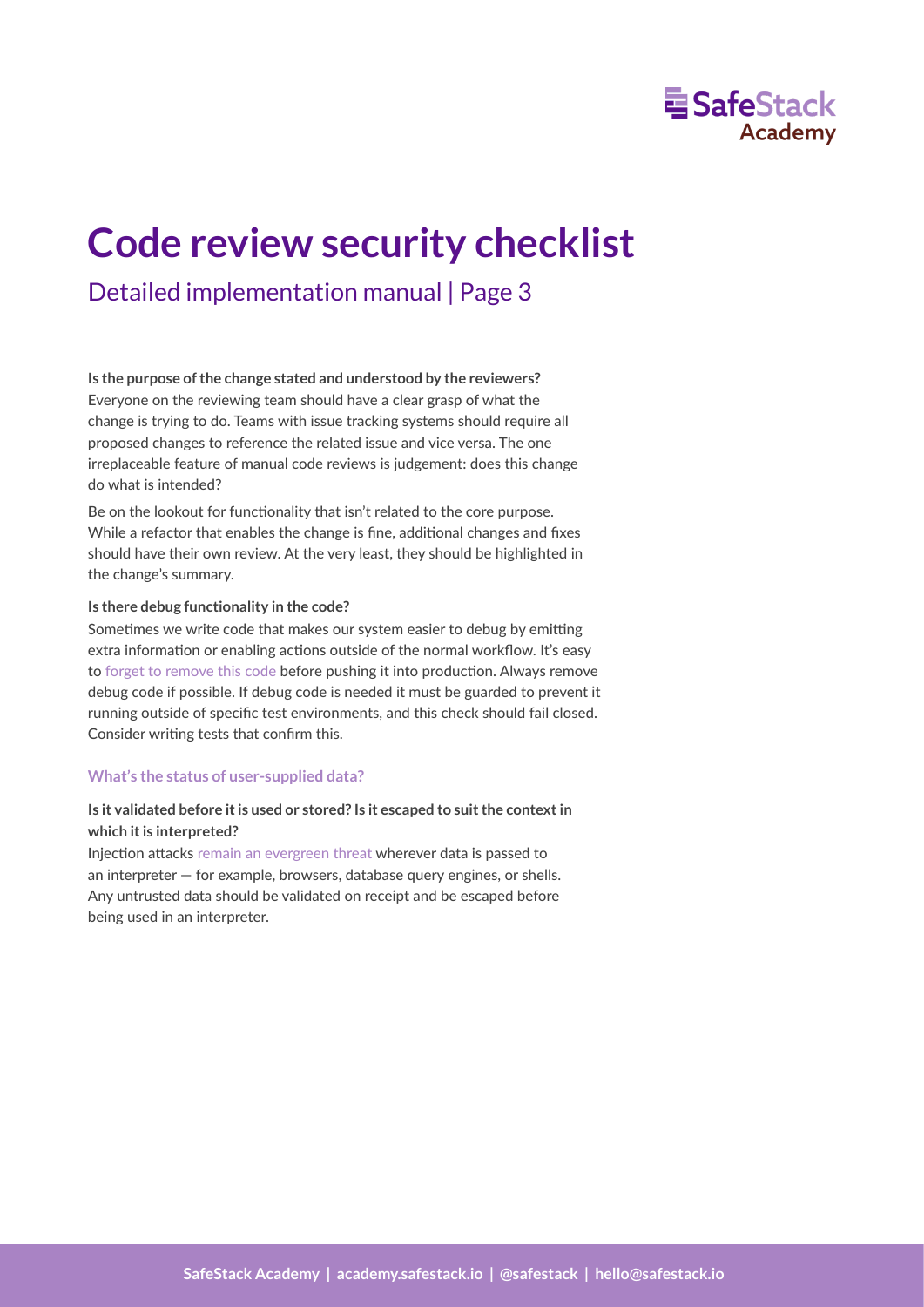

## Detailed implementation manual | Page 4

#### **How are log entries set up?**

#### **Do they cover all key events and states?**

Investigating performance and security issues is [greatly assisted](https://owasp.org/www-project-top-ten/OWASP_Top_Ten_2017/Top_10-2017_A10-Insufficient_Logging%252526Monitoring) by systems that emit helpful logs. At a minimum, log the following: process start, process end, any exceptions thrown, audit events, input and output events.

### **Do they include enough information to uniquely identify the event?**

Events like user requests should generate a unique iden�fier that's included in all related messages to enable correlation of individual requests across multiple components. This is cri�cal to understanding how an event plays across the entire system. Include high cardinality fields in log events, and consider using structured logging.

## **Do they exclude secrets and customers' personally identifiable information (PII)?**

As logs cross trust boundaries by their nature, they should limit the amount of customer information they record, ideally only to identifying tokens. Where PII logging is necessary for debugging, take care to limit these entries to diagnostic tools rather than auditing or archival stores.

## **What's been considered for frameworks, libraries, tools, and other dependencies?**

#### **Are they being used effectively?**

Frameworks often provide tools to defend against injection attacks, to provide authentication and [access control,](https://owasp.org/Top10/A01_2021-Broken_Access_Control/) and to emit logs. Your team must be familiar with how to use these tools safely, and iden�fy when they are [making a risky choice](https://owasp.org/Top10/A05_2021-Security_Misconfiguration/).

#### **Have new dependencies been vetted? Are they up-to-date?**

Supply-chain attacks are becoming increasingly common and out-of-date dependencies pose a major risk if they have known vulnerabilities. Your team should have processes for assessing new dependencies and for keeping their ecosystem current. In general, software composition analysis tools can (and should) be integrated into build pipelines to automate identification of vulnerable dependencies. Use judgement and coordination to decide when to update a version.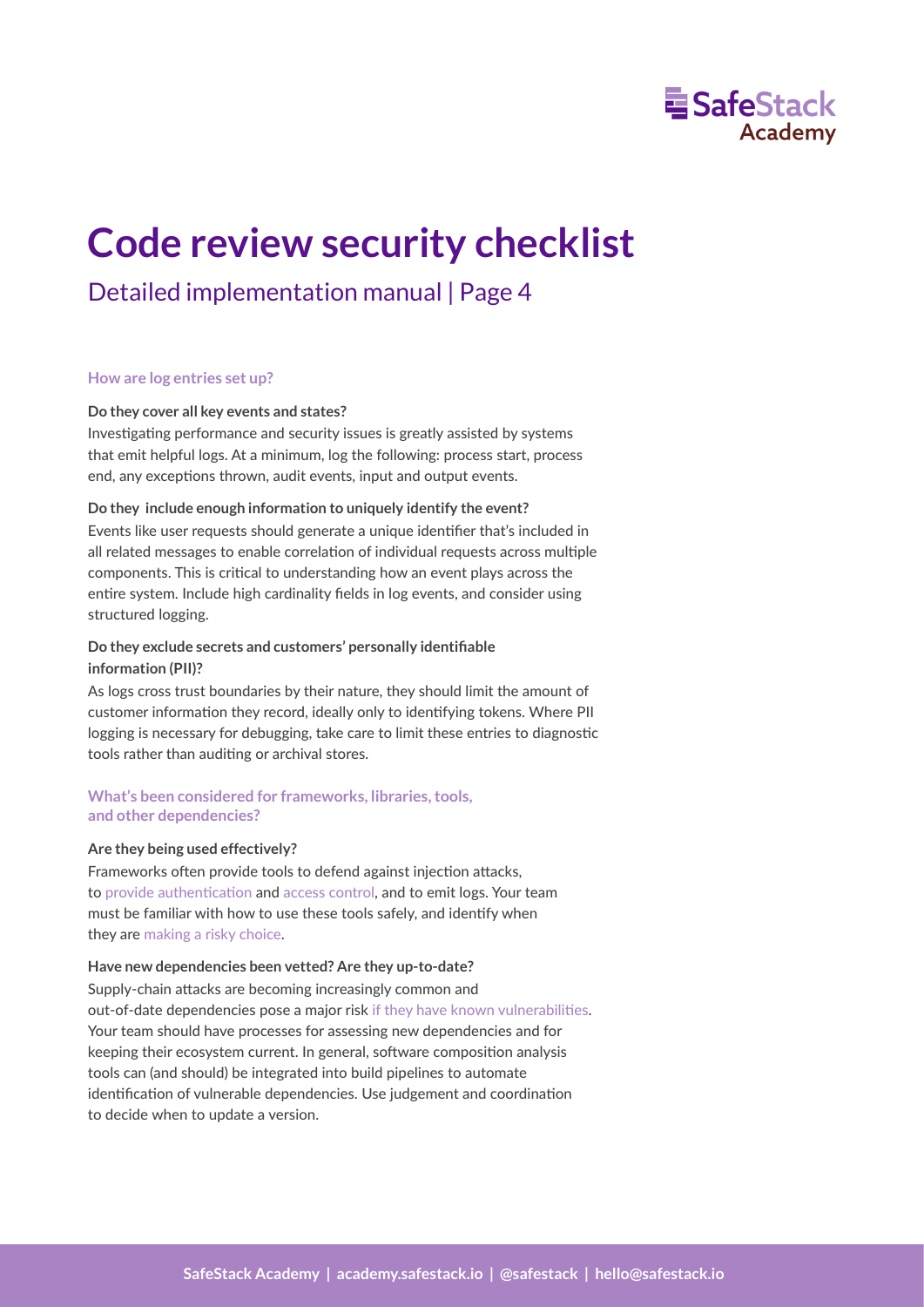

## Detailed implementation manual | Page 5

#### **How are response messages set up?**

**Do they use appropriate status codes? Do they exclude information that should remain internal to the system? Do they limit information to the correct level of authorization?**

Clear, consistent status codes enable the team to monitor operational issues quickly and effectively. Specifically, error responses that differentiate between authentication failures, server errors, and client errors [can be vital.](https://owasp.org/Top10/A09_2021-Security_Logging_and_Monitoring_Failures/)

That said, it's important not to accidentally leak information. For example, returning a different status code if a record exists than if it doesn't gives the user information they're not entitled to know. All sensitive responses should pass through [access controls](https://owasp.org/Top10/A01_2021-Broken_Access_Control/) that prevent unauthorized leaking of information.

### **What's been considered for testing?**

#### **Is the test coverage sufficient? Are misuse cases represented?**

Tests can identify failing edge cases, bug regressions, and more. While the developer may have written low-level and even integration tests, a tester's perspective is crucial to identifying risks and unexpected inputs.

A [misuse case](https://en.wikipedia.org/wiki/Misuse_case) is a representation of something that shouldn't happen and should be tested for. While test cases should be iden�fied earlier in the development process, this is the last chance to check if they're missing, or if further manual testing is needed.

### **Before completing the code review**

This check takes place immediately before completing the review. Concerns that are mitigated or found not to qualify as risks don't need to be escalated beyond the review.

#### **Have unresolved risks been raised and documented?**

It may not be possible to fully mitigate an identified risk during review. The risk may even be integral to the nature of the change. Given this, identified risks should be communicated to the wider team and formally accepted by the system owners.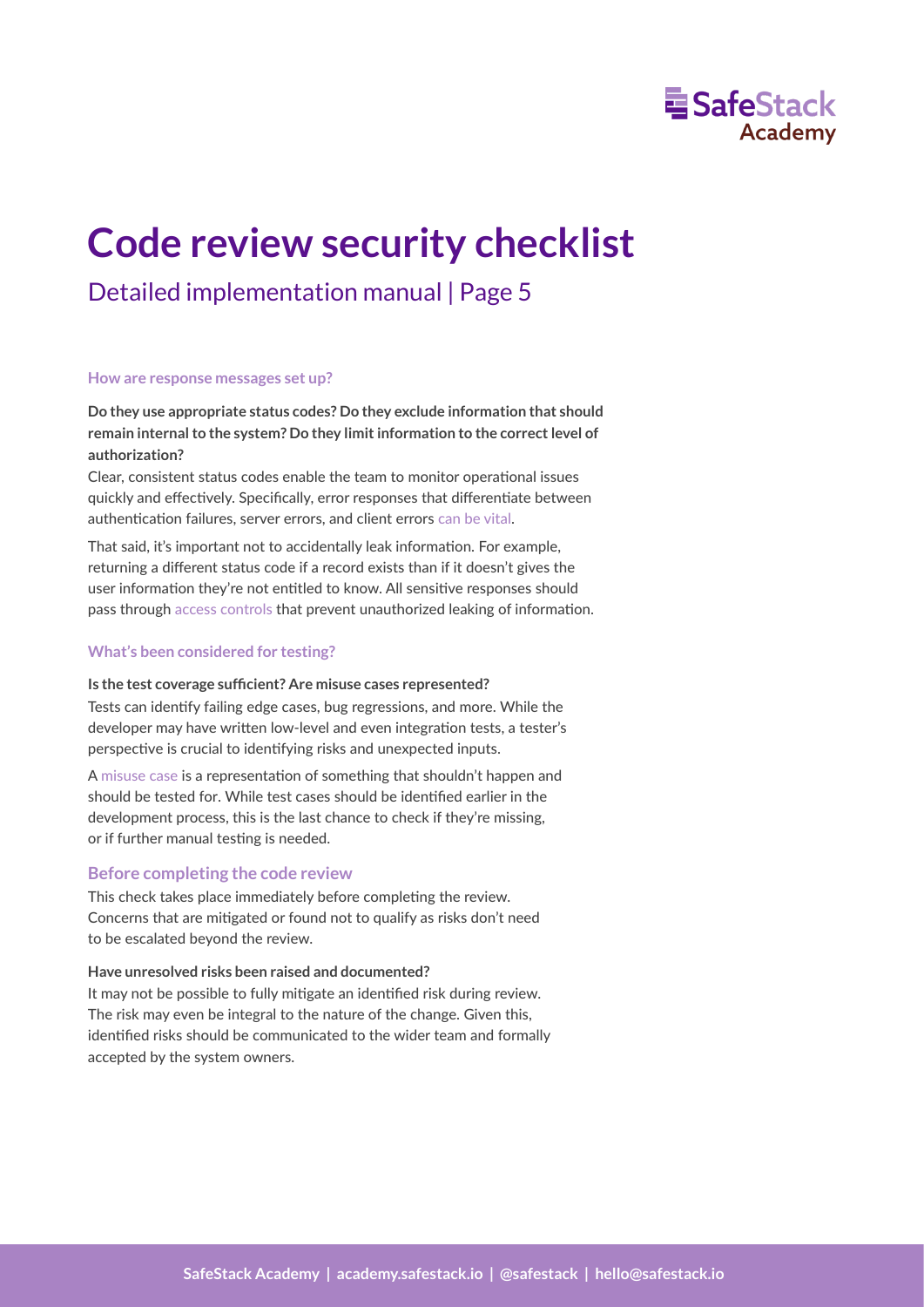

## Detailed implementation manual | Page 6

## **Additional notes**

## **Modifying the checklist**

Teams should modify the checklist to account for differences in terminology, technological platforms, and team composition. They shouldn't remove safety steps because they're unable or unwilling to perform them.

The entire team should be involved in decisions to modify the checklist, and the modified checklist should be tested on a single system to ensure it works as intended.

Here are the key principles to take into account when modifying the checklist.

- Focus on critical issues that aren't adequately covered by other controls.
- Make it quick to run through.
- Have clearly actionable items to prevent confusion.
- Have collaborative ownership.
- Test changes in small increments.
- Integrate it into the team's workflow.

Teams may consider adding extra safety checks, especially if they're needed in their domain.

Take care not to make the checklist too complex or time-consuming  $-$  the last thing we want is for it to feel like a chore people want to avoid.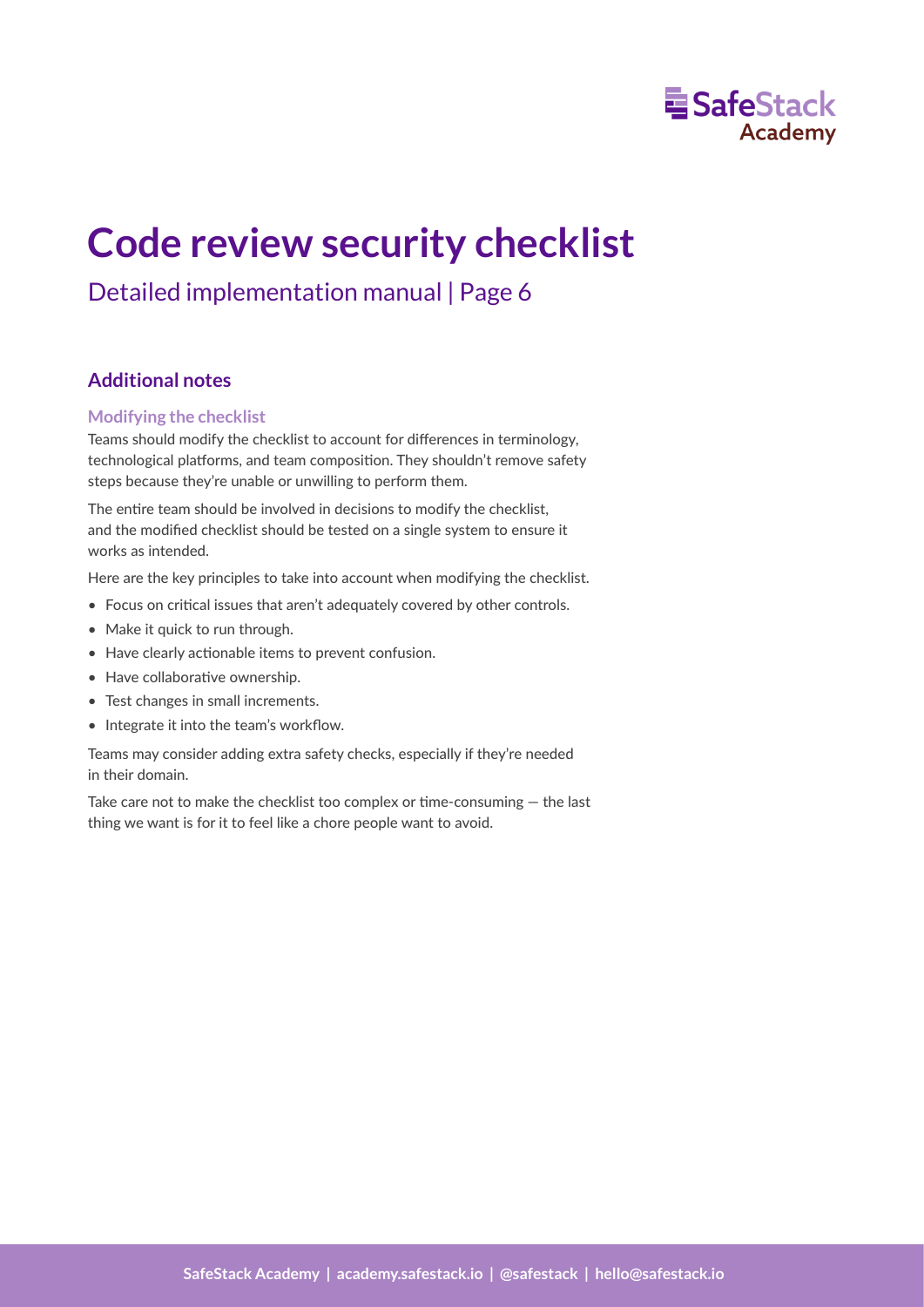

## Detailed implementation manual | Page 7

## **Introducing the checklist to a code review process**

Leadership support goes a long way to making the introduction of the checklist successful.

Here are some ways to help that happen.

- Identify and work with a core group of people who are enthusiastic about the checklist. Try to include business leaders and other leaders from outside of your development team.
- Start small, with one team and one system. Wait until they're comfortable with the process and have worked out the kinks.
- Track changes and improvements to metrics like vulnerabilities that make it to release. You can include the checklist items in a code review template (for example, in [GitHub,](https://help.github.com/en/github/building-a-strong-community/about-issue-and-pull-request-templates#pull-request-templates) [Azure DevOps,](https://docs.microsoft.com/en-us/azure/devops/repos/git/pull-request-templates?view=azure-devops) [BitBucket](https://bitbucket.org/blog/save-time-with-default-pull-request-descriptions)).
- We advise teams to establish consensus around using a checklist before integrating it into the review process.

## **Evaluating code review quality**

It's helpful to understand your baseline quality and failure metrics before putting a checklist in place.

Ultimately, a code review process should aim to reduce the number of defects that are released to production. It needs to balance this with the cost of the code review process itself.

Here are some measurements to consider.

- Mean time between failures (MTBF)
- •Overall equipment effectiveness ([OEE](https://www.oee.com/oee-factors/))
- First pass yield
- Cost of changes

Identifying the most effective measure of success in code review quality is a work in progress for us  $-$  we'd love to hear your thoughts and ideas!